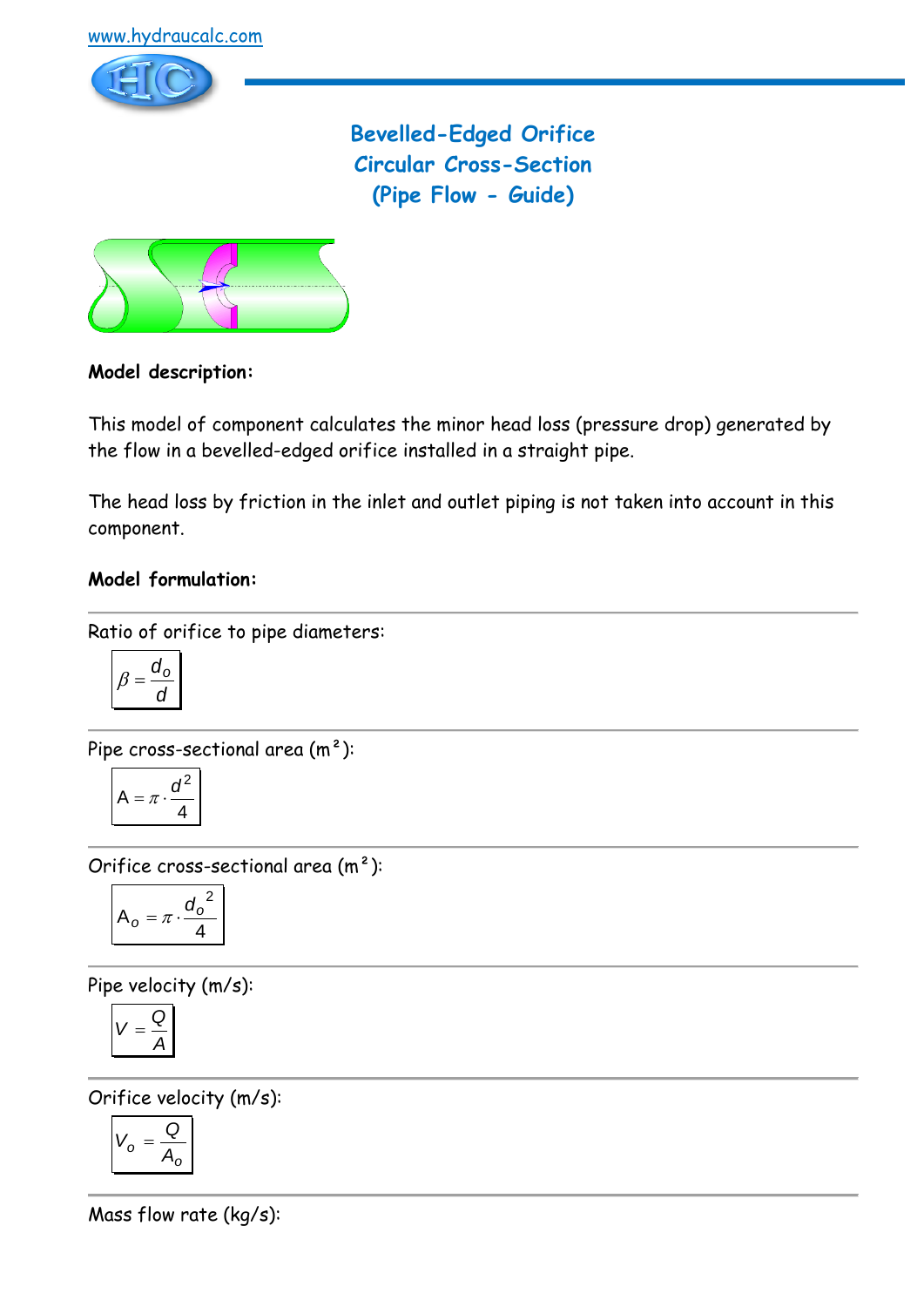$$
G=Q\cdot \rho_m
$$

Reynolds number in pipe:

$$
N_{\text{Re}} = \frac{V \cdot d}{v}
$$

Reynolds number in orifice:

$$
N_{\text{Re}_O} = \frac{V_o \cdot d_o}{v}
$$

Jet velocity ratio:

t velocity ratio:  
\n
$$
\lambda = 1 + 0.622 \cdot \left[ 1 - C_b \cdot \left( \frac{1}{d_0} \right)^{\frac{1 - 4\sqrt{1/d_0}}{2}} \right] \cdot \left( 1 - 0.215 \cdot \beta^2 - 0.785 \cdot \beta^5 \right)
$$
\n[1]

([1] equation 13.10)



with:

Coefficient of effect of the bevel angle:

$$
C_b = \left(1 - \frac{\Psi}{90}\right) \cdot \left(\frac{\Psi}{90}\right)^{\frac{1}{2+1/d_0}}
$$

([1] equation 13.11)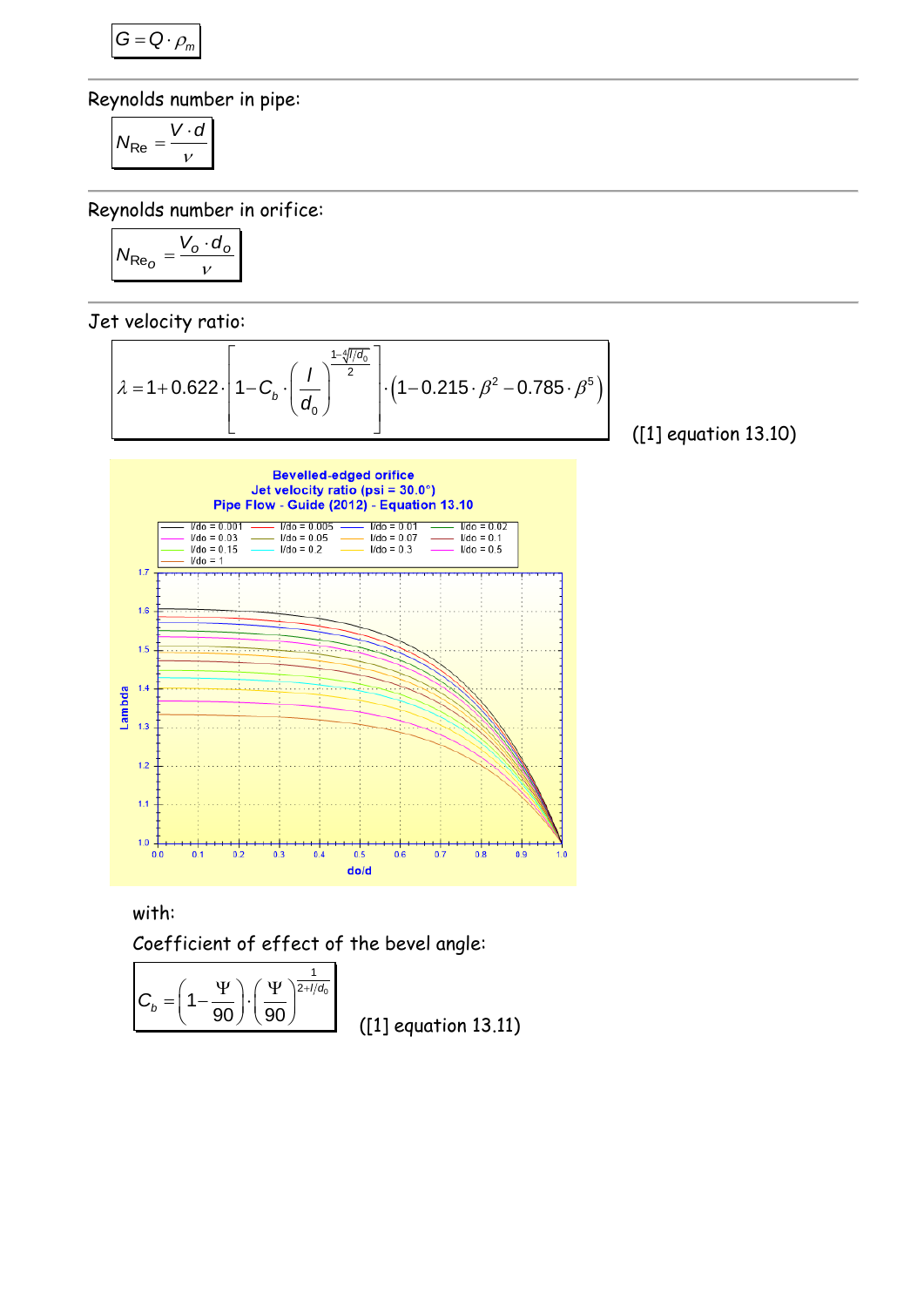

Velocity in vena contracta:

$$
V_c = V_0 \cdot \lambda
$$

Coefficient of local resistance (NRe<sub>o</sub> 
$$
\ge
$$
 10<sup>4</sup>):  
\n
$$
K_o = 0.0696 \cdot \left(1 - C_b \cdot \frac{1}{d_0}\right) \cdot \left(1 - 0.42 \cdot \sqrt{\frac{1}{d_0}} \cdot \beta^2\right) \cdot \left(1 - \beta^5\right) \cdot \lambda^2 + \left(\lambda - \beta^2\right)^2
$$
\n(11) equation 13.9)



Total pressure loss coefficient (based on the mean pipe velocity):

$$
K = K_o \cdot \left(\frac{A}{A_o}\right)^2
$$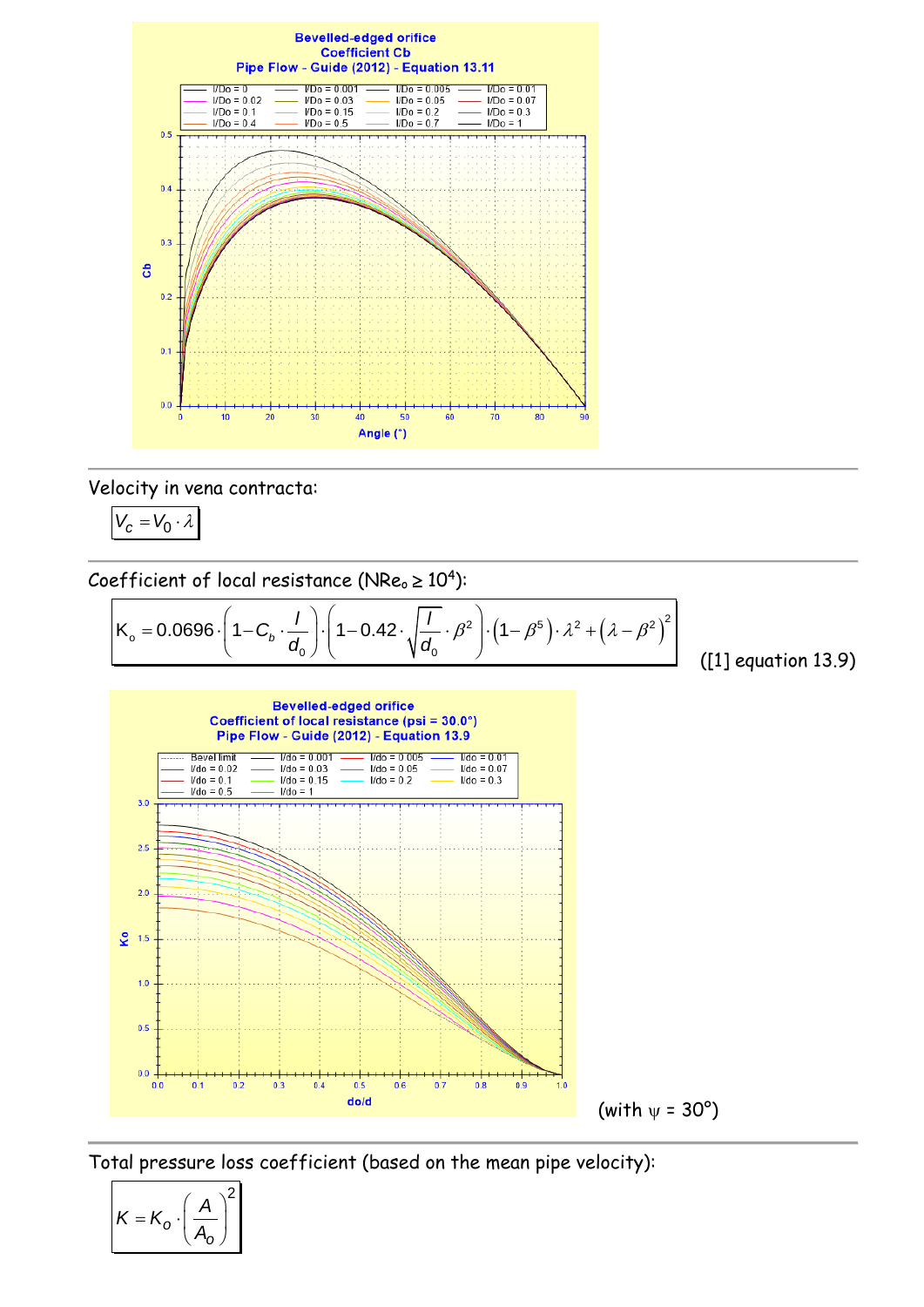

Total pressure loss (Pa):

$$
\Delta P = K \cdot \frac{\rho_m \cdot V^2}{2}
$$

# Total head loss of fluid (m):

$$
\Delta H = K \cdot \frac{V^2}{2 \cdot g}
$$

Hydraulic power loss (W):

$$
\textit{Wh} = \Delta \textit{P} \cdot \textit{Q}
$$

#### **Symbols, Definitions, SI Units:**

- d<sub>0</sub> Orifice diameter (m)
- d Internal pipe diameter (m)
- $\beta$  Ratio of orifice to pipe diameters ()
- $A_0$  Orifice cross-sectional area  $(m^2)$
- A Pipe cross-sectional area  $(m<sup>2</sup>)$
- $Q$  Volume flow rate  $(m^3/s)$
- G Mass flow rate (kg/s)
- $V_0$  Mean velocity in orifice  $(m/s)$
- V Mean velocity in pipe (m/s)
- NRe<sub>o</sub> Reynolds number in orifice ()
- NRe Reynolds number in pipe ()
- l Thickness orifice (m)
- $\Psi$  Bevel angle  $(°)$
- $\lambda$  Jet velocity ratio ()
- $V_c$  Mean velocity in vena contracta (m/s)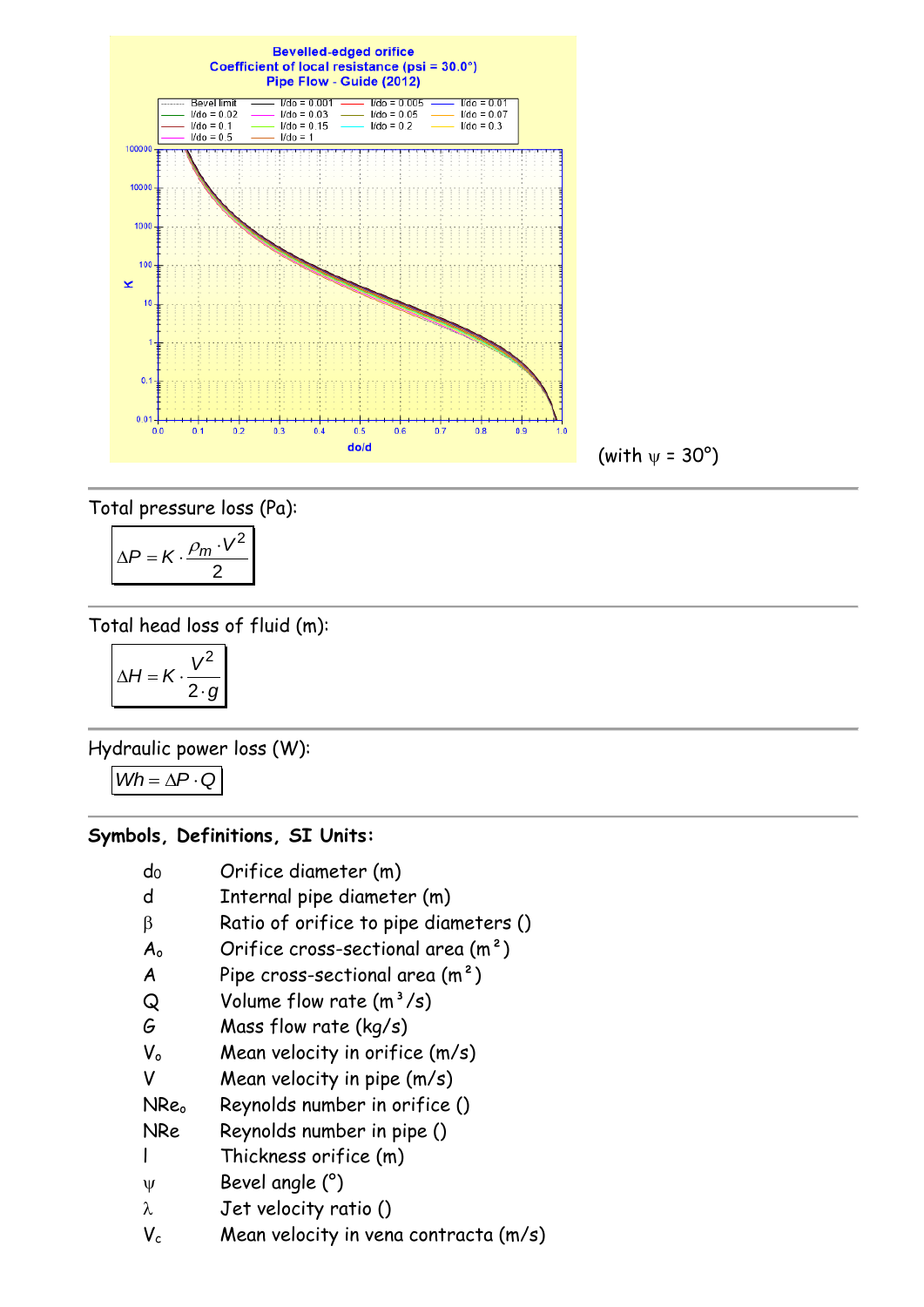| $\mathcal{C}_{\rm b}$               | Coefficient of effect of the bevel angle ()                                                                       |
|-------------------------------------|-------------------------------------------------------------------------------------------------------------------|
| $\mathsf{K}_{\mathsf{o}}$           | Coefficient of local resistance ()                                                                                |
| K                                   | Total pressure loss coefficient (based on the mean pipe velocity) ()                                              |
| $\Delta P$                          | Total pressure loss (Pa)                                                                                          |
| $\Delta H$                          | Total head loss of fluid (m)                                                                                      |
| Wh                                  | Hydraulic power loss (W)                                                                                          |
| $\rho_{\rm m}$<br>$\mathbf{v}$<br>q | Fluid density $(kg/m^3)$<br>Fluid kinematic viscosity $(m^2/s)$<br>Gravitational acceleration (m/s <sup>2</sup> ) |

## **Validity range:**

- turbulent flow regime in orifice (NRe $_{\circ}$   $\geq 10^{4})$
- stabilized flow upstream of the orifice
- bevel angle less than or equal to:  $\psi \leq {\tt tg}^{\text{-}1} (({\tt d}-{\tt d}_{{\tt o}}) \mathbin{/} (2 \, {\tt l}))$





#### **References:**

[1] Pipe Flow: A Practical and Comprehensive Guide. Donald C. Rennels and Hobart M. Hudson. (2012)